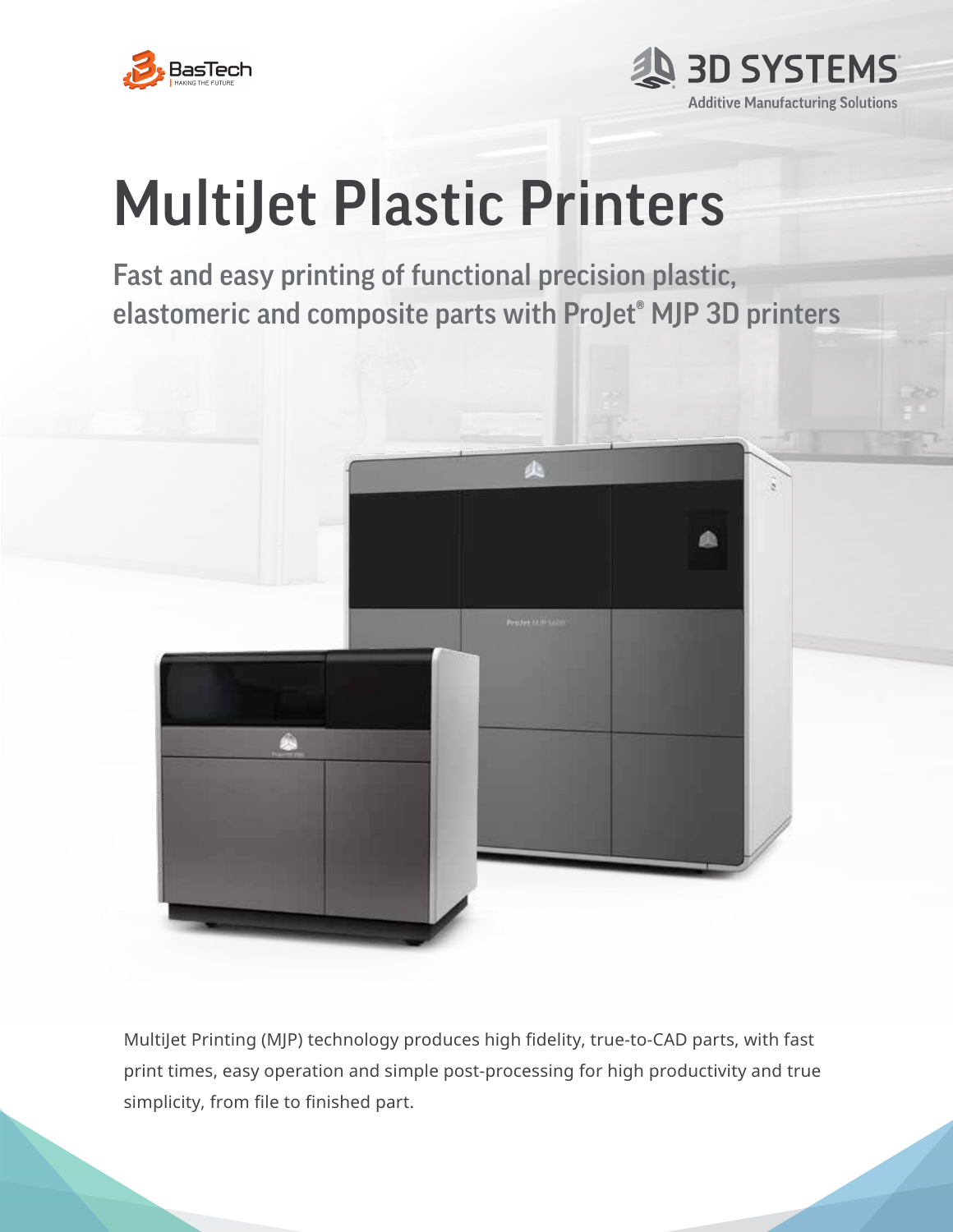## Accelerate Your Product Development with Accurate, Detailed Prototypes Printed in Your Office

### **GET MORE PARTS FASTER**

With fast print speeds, easy post-processing and advanced software for a streamlined workflow, getting accurate, high quality parts for your project or application is easier and faster than ever.

### **TRUE-TO-CAD FIDELITY**

Even tiny features come out right—and there's no risk of breaking small details during post-processing, allowing for greater geometric freedom. Comparing corners and edges, you will find our MJP parts to be sharper than many other 3D printing technologies.

### **SIMPLE FILE-TO-PART WORKFLOW**

The ProJet MJP Series is driven by 3D Sprint®. This exclusive additive manufacturing software for 3D Systems plastic printers streamlines your file-to-part workflow, from preparing and optimizing CAD data to managing the additive manufacturing process.

### **EASY POST-PROCESSING**

Finishing MJP parts is as easy as melting wax. No hand scraping, high-pressure water jets, caustic chemical baths, or special facilities requirements.



Exceptional clear finish with snap fit capability for functional testing of robust parts



Part accuracy and material performances perfectly suit rapid tooling applications



Print realistic medical models in rigid and elastomeric materials

## ProJet MJP 2500 and 2500 Plus

### High quality, speed and ease-of-use made accessible

Accessing high fidelity, functional plastic or elastomeric prototypes has never been faster, with up to 3x higher 3D printing speeds than similar class printers, and easier with finished parts up to 4x faster than other cleaning methods.

**AFFORDABLE PRICE** – The ProJet MJP 2500 and 2500 Plus are the most affordable MJP printers, yet still offer higher fidelity and more accurate prints than other printers costing up to ten times more.

**PROFESSIONAL PRODUCTIVITY** – Step up from desktop 3D printers to 24/7 usability and get more parts sooner, with same day design verification capability.

# ProJet MJP 5600

### Large format, multi-material composite parts in a single build

Your products are made of multiple materials—now your prototypes can be printed with varying degrees of flexibility, transparency and differentiated shades in one part, giving your 3D prints more realistic mechanical properties for large and small parts.

**DOZENS OF MATERIAL CHOICES** – This printer and material system simultaneously prints and blends flexible and rigid photopolymers, layer-by-layer at the voxel level, to achieve superior mechanical properties for a variety of applications, including over-molded parts, multi-material assemblies, rubber-like components, jigs and fixtures, dies and more.

**EXCEPTIONALLY HIGH THROUGHPUT** – The ProJet MJP 5600 is fast when printing composite materials, and even faster when printing single materials.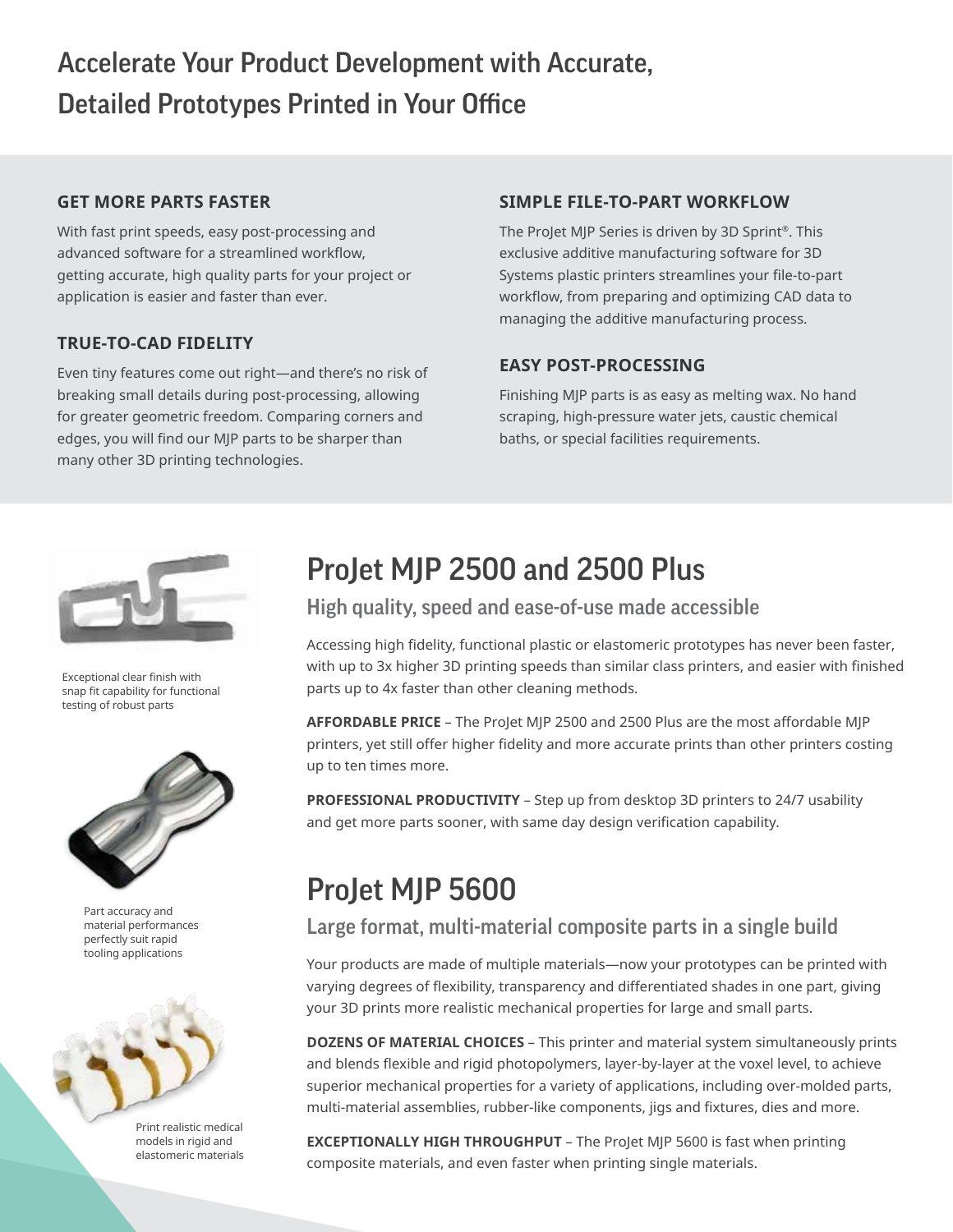# More Materials, More Applications

The wide range of VisiJet® plastic materials for the ProJet MJP Series enables a broad set of applications for concept modeling, form and fit testing, functional prototyping, fluid flow analysis, rapid tooling, jigs and fixtures and medical applications requiring USP Class VI and/or ISO 10993 certification.

### **ENGINEERING GRADE MATERIALS**

These materials bring a new level of durability and strength to MJP printing, simulating ABS toughness with high impact resistance or polypropylene with exceptional pliability, all with a superior clear finish.

### **RIGID MATERIALS**

Visijet Rigid materials print highly rigid, durable, plastic parts that look and feel like injection molded parts with an exceptionally smooth finish. Rigid materials are available in a variety of colors from white, black and clear, to gray and tan.

### **ELASTOMERIC MATERIALS**

High performance elastomeric materials for MJP printers have an amazing elongation and Shore A hardness. Suitable for prototyping a wide range of mechanical applications requiring rubber-like functionality, these materials are ideal for gaskets, overmolds, and other applications requiring extreme flex properties.

### **HIGH TEMPERATURE MATERIALS**

With heat deflection temperatures up to 90°C with no additional thermal post-cure required, VisiJet heat resistant materials offer high stability for testing under elevated temperature conditions and for rapid tooling applications.

### **BIOCOMPATIBLE MATERIALS**

A significant number of our VisiJet materials are capable of meeting USP Class VI and/or ISO 10993 standards for use in medical applications requiring biocompatibility.

### **MULTI-MATERIAL COMPOSITES**

In addition to printing in pure base VisiJet CR and VisiJet CE materials, you can precisely mix elastomeric and rigid photopolymers together, voxel-by-voxel, to achieve superior mechanical properties and custom performance characteristics to meet your exacting specifications. An entire object can be printed in any of these composites, or a user can easily select a specific region of a part to be any number of different material combinations.

Engineering-grade VisiJet materials make it possible to create sturdy buckle closures



Rigid and engineering materials can be drilled, pressed and tapped with standard hardware

Combine pliability and strength to test elastomeric part designs with VisiJet elastomeric materials

Injection molding MUD inserts with high strength and heat deflection performance are well suited for quick turn prototypes in final plastic

Medical compatibility enables the production of fine featured bioreactors for living cell growth

Multi-material prototypes can blend clear, black or white to communicate ideas and simulate finished products





*Courtesy of Antleron*